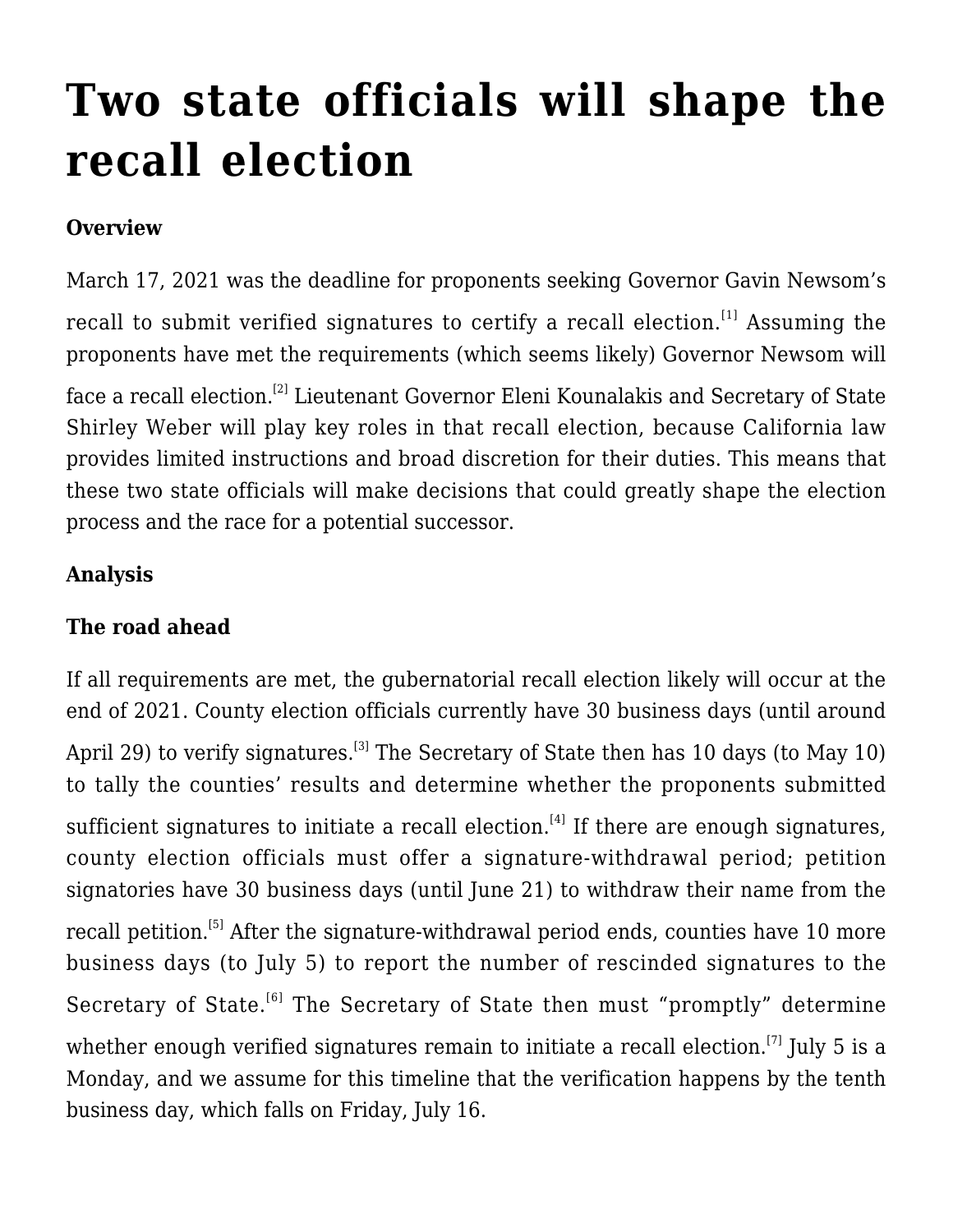If enough verified signatures remain, the state Department of Finance gets 30 business days (to August 16) to estimate how much the election will cost.<sup>[\[8\]](#page--1-0)</sup> The Joint Legislative Budget Committee then has another 30 business days (to September 27)

to review and comment on the estimate.<sup>[\[9\]](#page--1-0)</sup> Only then is the recall certified  $$ requiring Lieutenant Governor Kounalakis to set a recall election date within the next 60–80 days from September 27. If this entire process plays out, the recall will occur between November 26 and December 16. But note that accounting for business days and holidays can extend that window: including those, we estimate that the 60–80 day window is December 17 to January 6, 2022. And note that some of those actors may not use the full time permitted — so the certification could happen much sooner.

# **The Secretary of State's authority**

The Secretary of State has discretion to determine recall procedures. The detailed Elections Code procedures for primary elections do not apply to recall elections.<sup>[\[10\]](#page--1-0)</sup> Instead, recall elections are conducted "in substantially the same manner provided by law for a regular election of the office." $[11]$  The term "substantially" — combined with the irregular nature of recalls — gives the Secretary of State wide latitude to set recall election procedures.

In the recall election the California electorate will consider two questions: a yes/no question of whether Governor Newsom should be recalled, and a single-choice selection of replacement candidates for governor if the recall is successful. A governor is removed from office if a majority of voters say "yes" to the recall.<sup>[\[12\]](#page--1-0)</sup> Voters may select a replacement candidate even if they vote to retain the current governor.<sup>[\[13\]](#page--1-0)</sup> That all voters, including those voting "no" on recall, may vote on a possible replacement (and therefore likely will consider the replacement options before them) increases the importance of how those possible replacements qualify.

The process for qualifying those replacement candidates is where the Secretary of State's discretionary authority lies: she decides what qualifying requirements apply to the replacement candidates. Generally, qualifying as a candidate for a statewide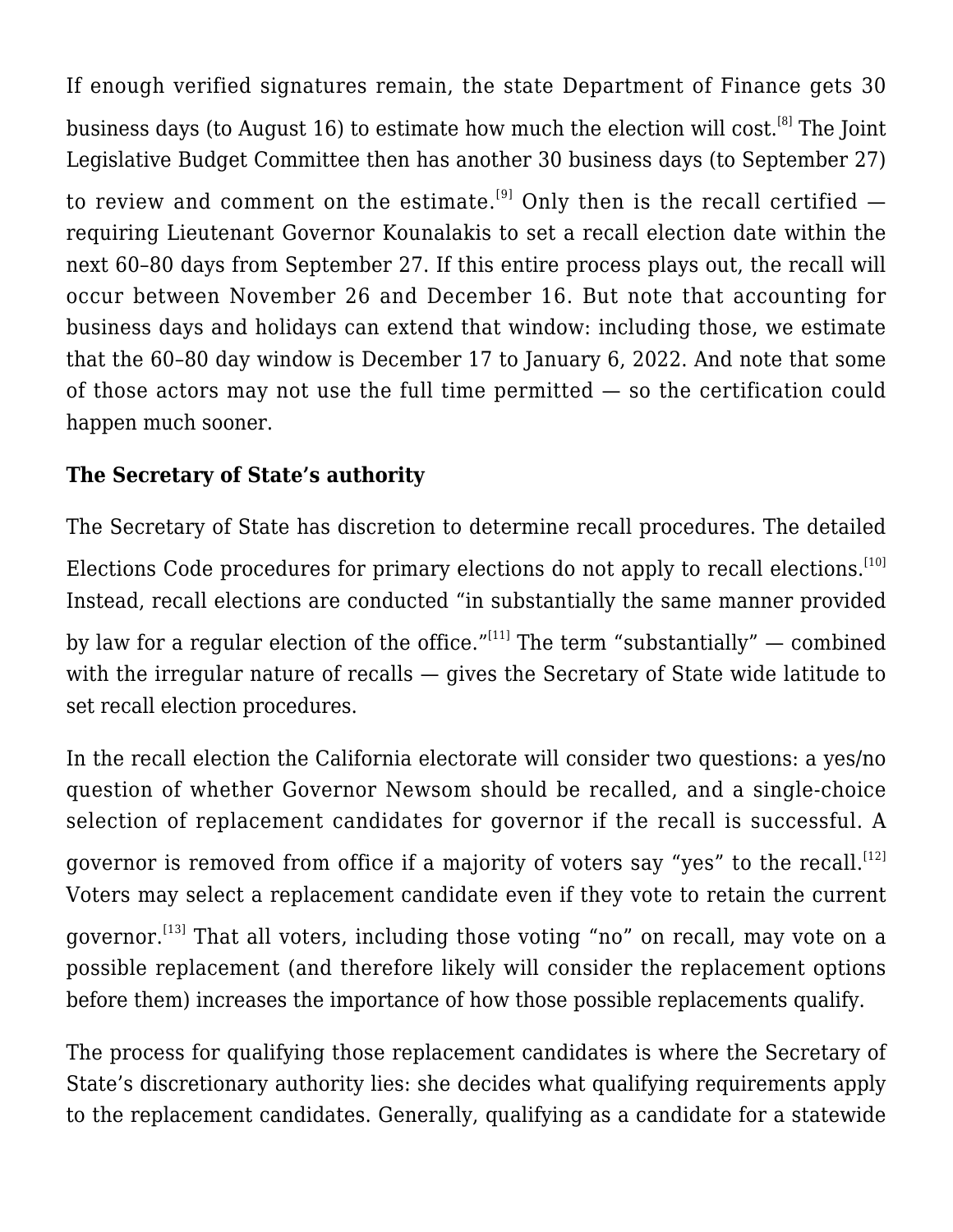election requires some combination of petition signatures and filing fees. And ordinarily the procedures for qualifying are defined by statute. But the statutory procedures for a recall are terse and vague, providing few clear guidelines for qualifying replacement candidates. The result is that the secretary of state has broad

discretionary authority to employ any set of reasonable requirements.<sup>[\[14\]](#page--1-0)</sup> Only a few hard limits apply: for example, a governor cannot qualify as a replacement candidate for their own recall election.<sup>[\[15\]](#page--1-0)</sup>

Even if Secretary Weber confined herself to replicating existing options within the Elections Code, she can choose from two possible qualifying procedures: for primary party candidates, or for independent candidates.

In the 2003 Gray Davis recall election, Secretary of State Kevin Shelley employed the primary party procedure. That required prospective replacement candidates to submit 65 signatures from fellow party members and either a \$3,500 filing fee, 10,000 additional signatures in lieu of the fee, or a combination of signatures and a

pro-rated amount of the filing fee.<sup>[\[16\]](#page--1-0)</sup> But Shelley instead could have applied the requirements for independent candidates to the 2003 gubernatorial recall. That would have required replacement candidates to submit the signatures of 1% of all registered California voters.<sup>[\[17\]](#page--1-0)</sup> In 2003, that was around 149,956 valid signatures;<sup>[\[18\]](#page--1-0)</sup> as of February 2021, that number would be 221,544 signatures (for 22,154,304 registered voters).<sup>[\[19\]](#page--1-0)</sup> Choosing the independent candidate procedure would make it much harder for replacement candidates to qualify.

Courts will give Secretary Weber wide leeway in any challenge to the requirements she chooses for replacement candidates. In 2003, the California Supreme Court upheld Shelley's minimal requirements approach, noting that the secretary of state's interpretations of California's election laws "are entitled to substantial judicial deference."<sup>[\[20\]](#page--1-0)</sup> As long as Secretary Weber issues requirements that "serve practicality and avoid[] constitutional concerns," those requirements likely will be upheld.<sup>[\[21\]](#page--1-0)</sup> This means that Secretary Weber could simply repeat the 2003 primary candidate procedures. Or she could decide that because 2003 was such a circus, the independent candidate procedures should apply.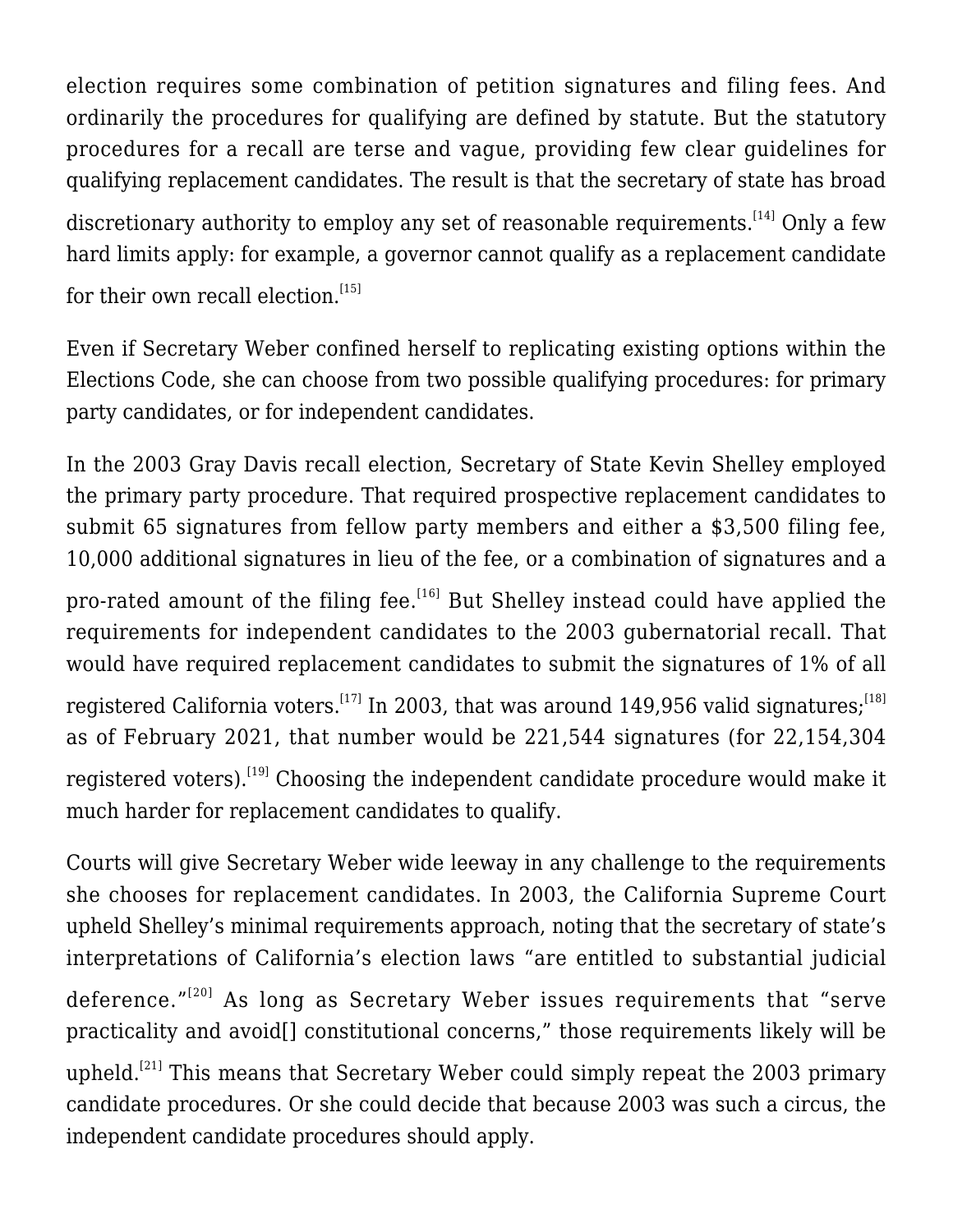#### **The Lieutenant Governor's role: scheduling the election**

Ordinarily, the governor is responsible for calling a recall election.<sup>[\[22\]](#page--1-0)</sup> But the California constitution assigns these responsibilities to the lieutenant governor when the governor is the recall target.<sup>[\[23\]](#page--1-0)</sup> Here, that responsibility will fall to Lieutenant Governor Kounalakis.

The California constitution provides two possible date ranges within which the lieutenant governor must set the recall election date. The lieutenant governor may either order the election held within 60–80 days after the secretary of state certifies the signatures, or consolidated with the next regularly scheduled election if that

election occurs within 180 days.<sup>[\[24\]](#page--1-0)</sup> But California's next regularly scheduled election is the June 7, 2022 statewide primary — well beyond the 180-day period that permits consolidation. Consequently, if this recall petition is certified, Lieutenant Governor Kounalakis must schedule the recall election within 60–80 days of certification. Yet even that scheduling window could affect who may appear as a replacement candidate for California's chief executive.

# **The qualification sprint for replacement candidates**

The 20-day window within which Lieutenant Governor Kounalakis must set the recall election presents challenges for replacement candidates. State law requires replacement candidates to file a declaration of candidacy and nomination papers 59 days before the recall election (and prospective candidates cannot file declarations before certification), and the secretary of state must certify the names of the candidates to be placed on the ballot by the 55th day before the election.<sup>[\[25\]](#page--1-0)</sup> Nomination papers include signatures, and that's separate from a declaration of candidacy — but both are due within 59 days of the recall.<sup>[\[26\]](#page--1-0)</sup> That makes the range to qualify between one day (60 - 59 = 1) and twenty-one days (80 - 59 = 21).<sup>[\[27\]](#page--1-0)</sup> A decision that gave replacement candidates a one-day window to file declarations, nomination papers, and signatures would create enormous time pressure.

An expedited timeframe will magnify the effect of how difficult Secretary Weber makes it for replacement candidates to qualify. If immediately upon certification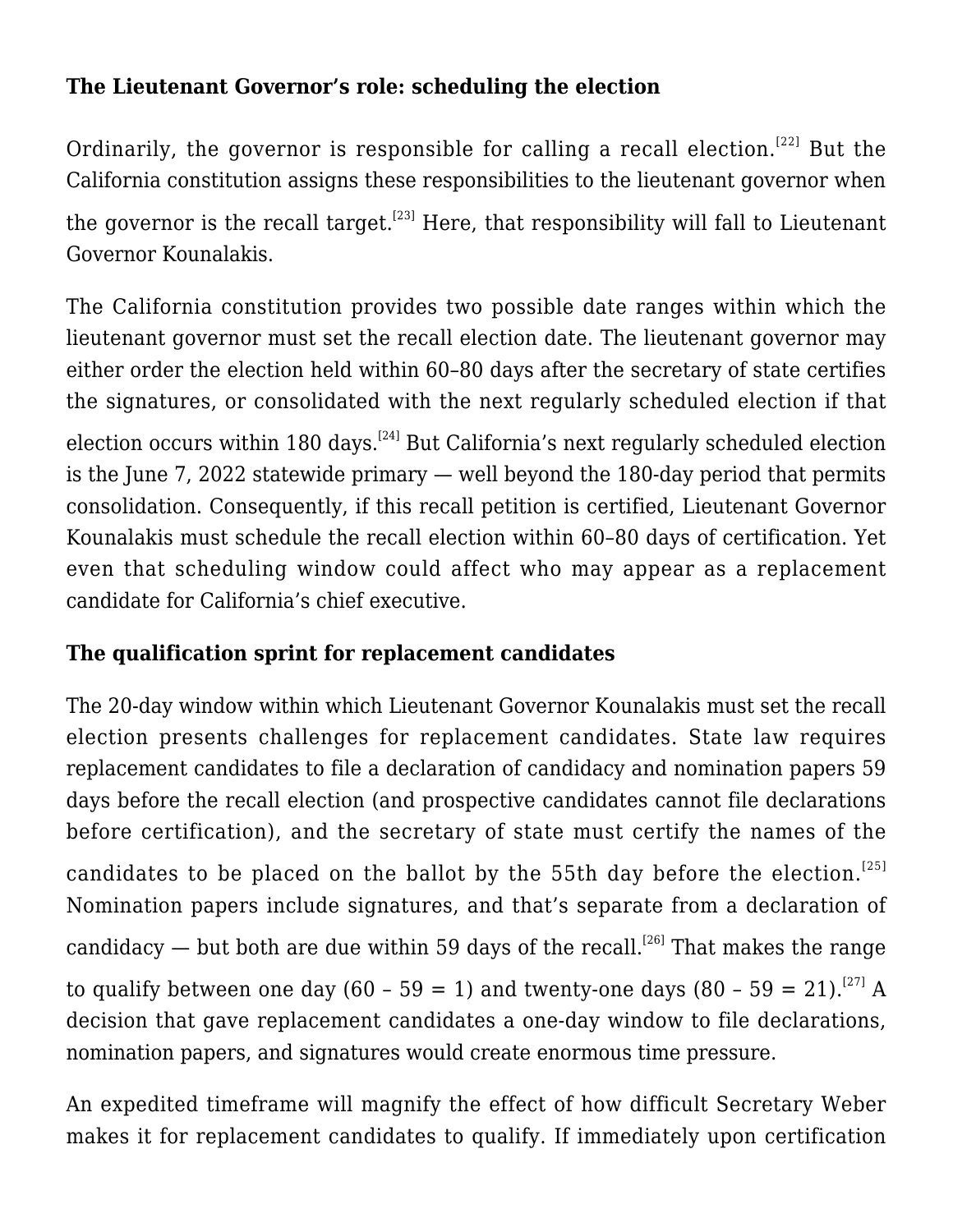Lieutenant Governor Kounalakis schedules the election as soon as possible, and Secretary Weber requires that replacement candidates comply with the independent candidate procedure described above, potential candidates could have just one day to collect over  $200,000$  signatures.<sup>[\[28\]](#page--1-0)</sup> That scenario might lead to no qualified replacement candidates, leaving only a blank line for write-in candidates.<sup>[\[29\]](#page--1-0)</sup>

On the other hand, if Lieutenant Governor Kounalakis schedules the election for 80 days after certification, and Secretary Weber issues minimal qualification standards, prospective candidates would have 21 days to qualify. That could have the opposite effect: encouraging a tidal wave of replacement candidates. That describes the 2003 gubernatorial recall, where 135 candidates qualified in 16 days of registration including then-Lieutenant Governor Cruz Bustamante, a porn star, a sumo wrestler, a bounty hunter, and eventual winner Arnold Schwarzenegger.<sup>[\[30\]](#page--1-0)</sup> The tsunami of candidates in 2003 created a host of issues ranging from the practical (Sonoma election officials were forced to develop a multi-card ballot)<sup>[\[31\]](#page--1-0)</sup> to the comical (*New York Times* reporters questioned who *wasn't* running in the "circus" election).<sup>[\[32\]](#page--1-0)</sup>

# **Conclusion**

Secretary Weber and Lieutenant Governor Kounalakis have more than ministerial roles in a gubernatorial recall election. Their decisions on how to exercise their discretionary powers over the election's procedures and timing could have outcomedeterminative impacts on the number of replacement candidates voters will have to assess as part of the recall election. We express no opinion here on how those powers should be exercised.

## —o0o—

Bob Wu is the executive SCOCAblog editor at Hastings Law Journal. Brandon V. Stracener is a senior research fellow at the California Constitution Center.

- 1. California Sec. of State, *[Recall of Governor Gavin Newsom: REVISED](https://elections.cdn.sos.ca.gov/recalls/newsom-calendar.pdf) [Calendar of Events](https://elections.cdn.sos.ca.gov/recalls/newsom-calendar.pdf)* (Nov. 17, 2020). [↑](#page--1-0)
- 2. Cal. Const., art. II, § 14(b) (submitting enough verified signatures and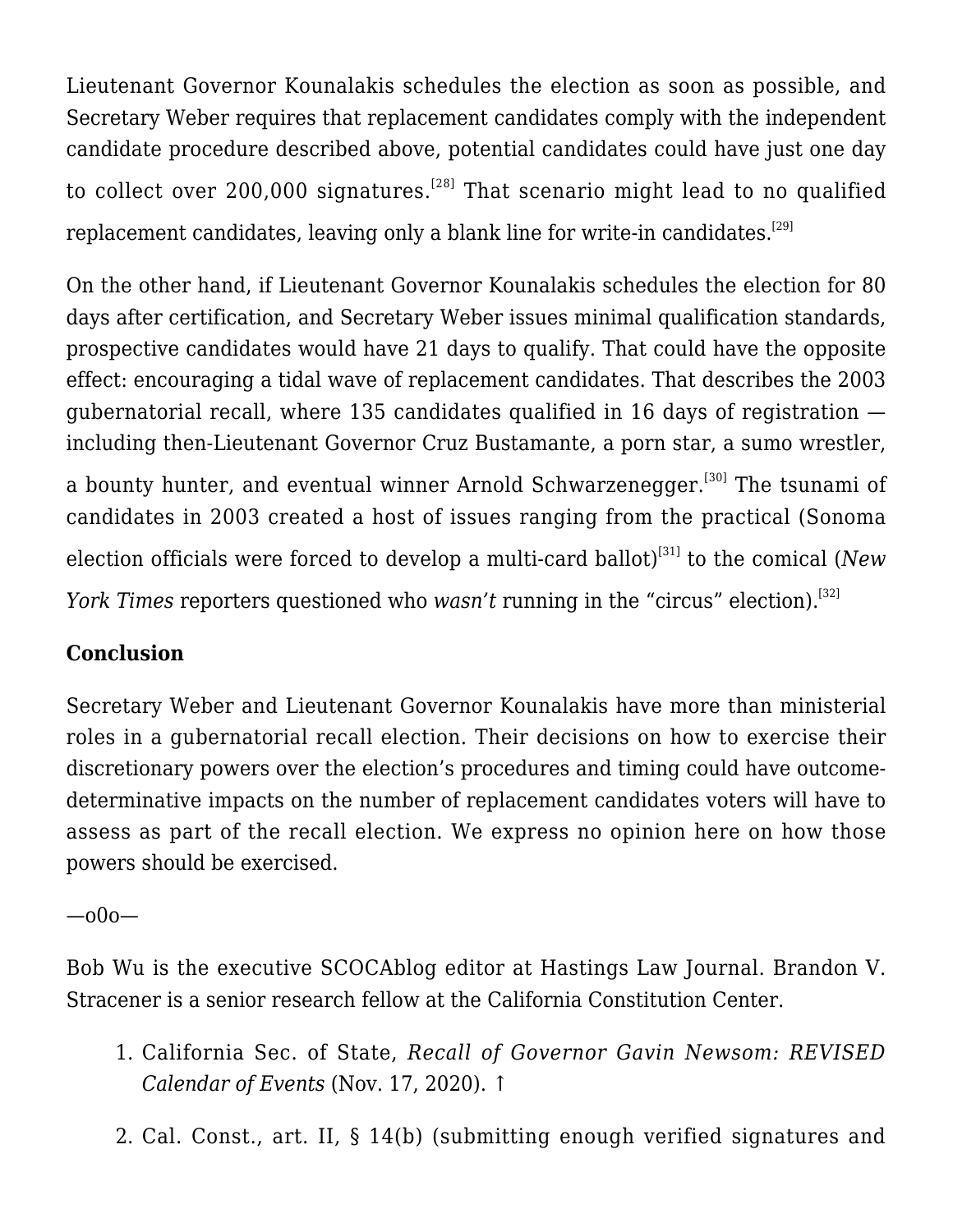ensuring that valid signatures come from at least five counties). [↑](#page--1-0)

- 3. Elec. Code §§ 9031(b), 11106, 11107. [↑](#page--1-0)
- 4. Elec. Code § 11108(a). [↑](#page--1-0)
- 5. Elec. Code § 11108(b). [↑](#page--1-0)
- 6. Elec. Code § 11108(c). [↑](#page--1-0)
- 7. Elec. Code § 11108(c). [↑](#page--1-0)
- 8. Elec. Code § 11108(d). [↑](#page--1-0)
- 9. Elec. Code § 11108(e). [↑](#page--1-0)
- 10. Elec. Code § 8000. [↑](#page--1-0)
- 11. Elec. Code § 11328. [↑](#page--1-0)
- 12. Cal. Const., art. II, § 15(c); Elec. Code § 11384. [↑](#page--1-0)
- 13. See [Partnoy v. Shelley \(2003\)](https://scholar.google.com/scholar_case?case=14609303666144368434&q=277+F.Supp.2d+1064&hl=en&as_sdt=2006) at 1079 (invalidating Elec. Code § 11382, which barred voters who elected to retain the current governor from voting for a potential replacement candidate). [↑](#page--1-0)
- 14. See *Burton v. Shelley* (Aug. 7, 2003) 03 Cal. Daily Op. Serv. 706, 2003 WL 21962000, at \*1. [↑](#page--1-0)
- 15. Cal. Const., art. VI, § 15(d); Elec. Code § 11381(c). [↑](#page--1-0)
- 16. California Sec. of State, *[Statewide Special Election FAQs About Recalls,](https://www.sos.ca.gov/elections/prior-elections/statewide-election-results/statewide-special-election-october-7-2003/frequently-asked-questions#14) [October 7, 2003](https://www.sos.ca.gov/elections/prior-elections/statewide-election-results/statewide-special-election-october-7-2003/frequently-asked-questions#14)* (click "Who can run as a replacement candidate?"). Elec. Code § 8062(a)(1) (candidates are required to collect "not fewer than 65 nor more than 100" signatures to appear on the ballot); Elec. Code  $\S 8103(a)(1)$ (filing fees are set at "two percent of the first-year salary" of the office sought (2% of the governor's \$170,000 salary is \$3,500); Elec. Code § 8106(a)(3) (filing fees may be waived or pro-rated by submitting additional signatures). [↑](#page--1-0)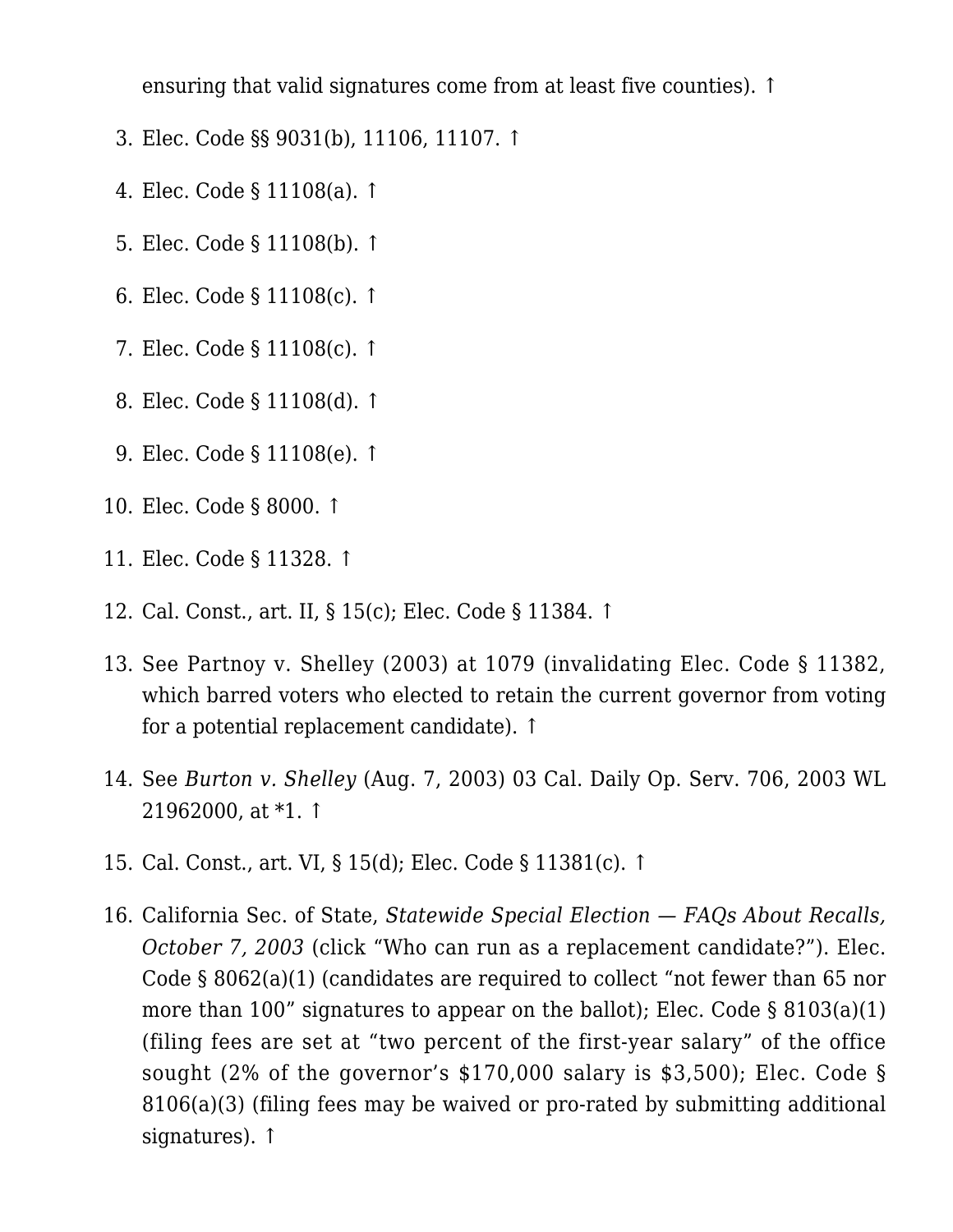- 17. Elec. Code §§ 8300, 8400, 8550(f). [↑](#page--1-0)
- 18. See Cal. Sec. of State, *[Odd-Numbered Year Report of Registration: February](https://elections.cdn.sos.ca.gov/ror/ror-odd-year-2021/historical-reg-stats.pdf) [10, 2021](https://elections.cdn.sos.ca.gov/ror/ror-odd-year-2021/historical-reg-stats.pdf)* at 1. [↑](#page--1-0)
- 19. See Cal. Sec. of State, *[Report of Registration: August 8, 2003](https://elections.cdn.sos.ca.gov/ror/ror-pages/60day-stwdsp-03/hist-reg-stats.pdf)* at 1. [↑](#page--1-0)
- 20. *Burton*, 2003 WL 21962000 at \*1. The Supreme Court of California reasoned the deference was "especially great" where "the Secretary of State conformed to policies consistently followed by his two predecessors . . . who represented both major political parties." *Ibid.* [↑](#page--1-0)
- 21. *Ibid.* [↑](#page--1-0)
- 22. Cal. Const., art. II, section 15(a); Elec. Code §§ 11109, 11110. [↑](#page--1-0)
- 23. Cal. Const., art. II § 17. [↑](#page--1-0)
- 24. Cal. Const., art. II, § 15; Elec. Code § 11100. [↑](#page--1-0)
- 25. Elec. Code § 11381(a): "For recalls of state officers, the nomination papers and the declaration of candidacy shall, in each case, be filed no less than 59 days prior to the date of the election and not before the day the order of the election is issued. The Secretary of State shall certify the names of the candidates to be placed on the ballot by the 55th day prior to the election." [↑](#page--1-0)
- 26. Elec. Code § 8400 (emphasis added): "Nomination papers for a statewide office for which the candidate is to be nominated shall be *signed by voters of the state* equal to not less in number than 1 percent of the entire number of registered voters of the state at the time of the close of registration prior to the preceding general election." [↑](#page--1-0)
- 27. See Cal. Const., art. II, § 15(a) (requiring an election to be scheduled within 60–80 days after a recall petition is certified); Elec. Code § 11381(a) (requiring nominating petitions to be filed with the Secretary of State no later than the 59th day before the election). [↑](#page--1-0)